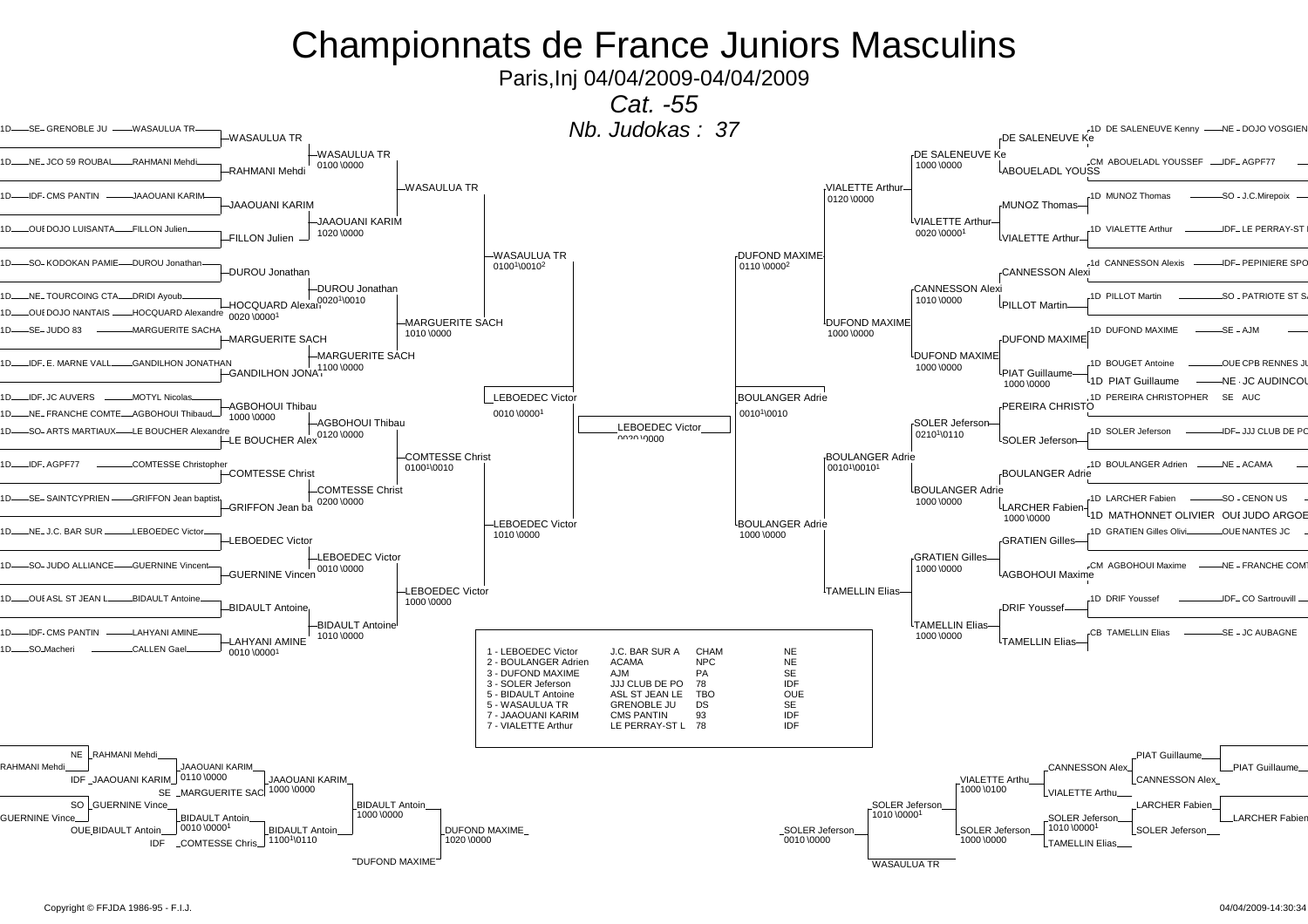Paris,Inj 04/04/2009-04/04/2009

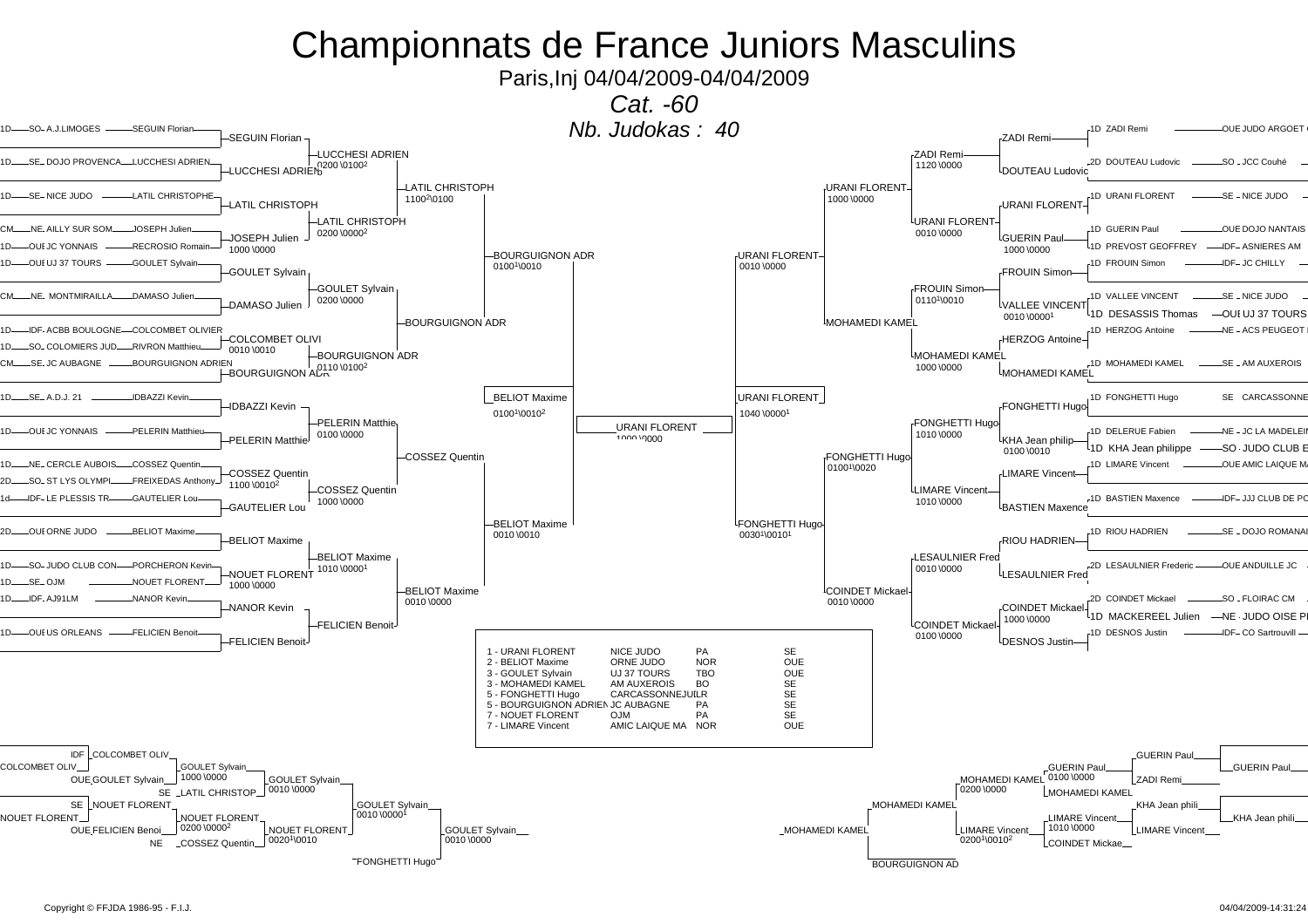Paris,Inj 04/04/2009-04/04/2009

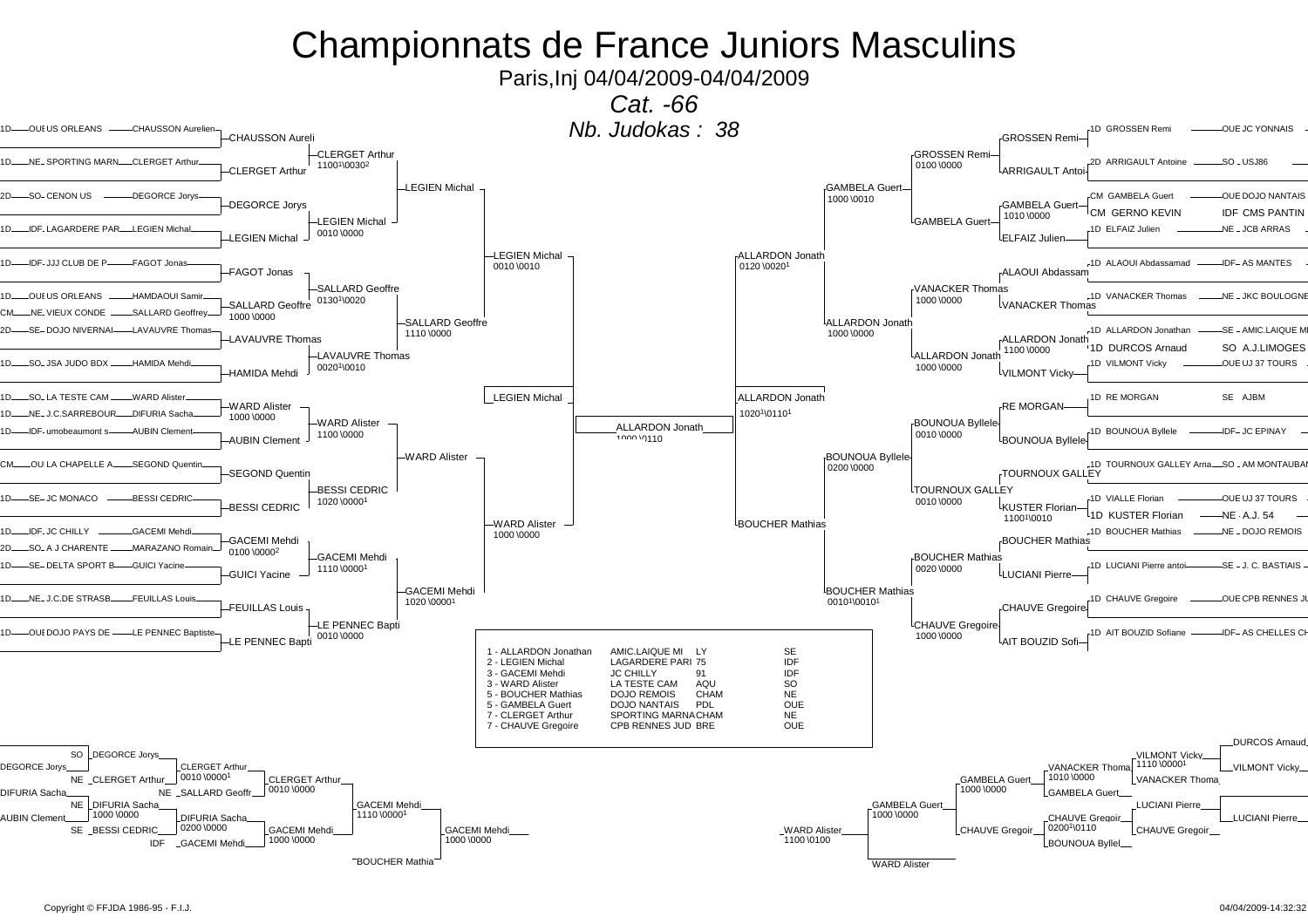Paris,Inj 04/04/2009-04/04/2009

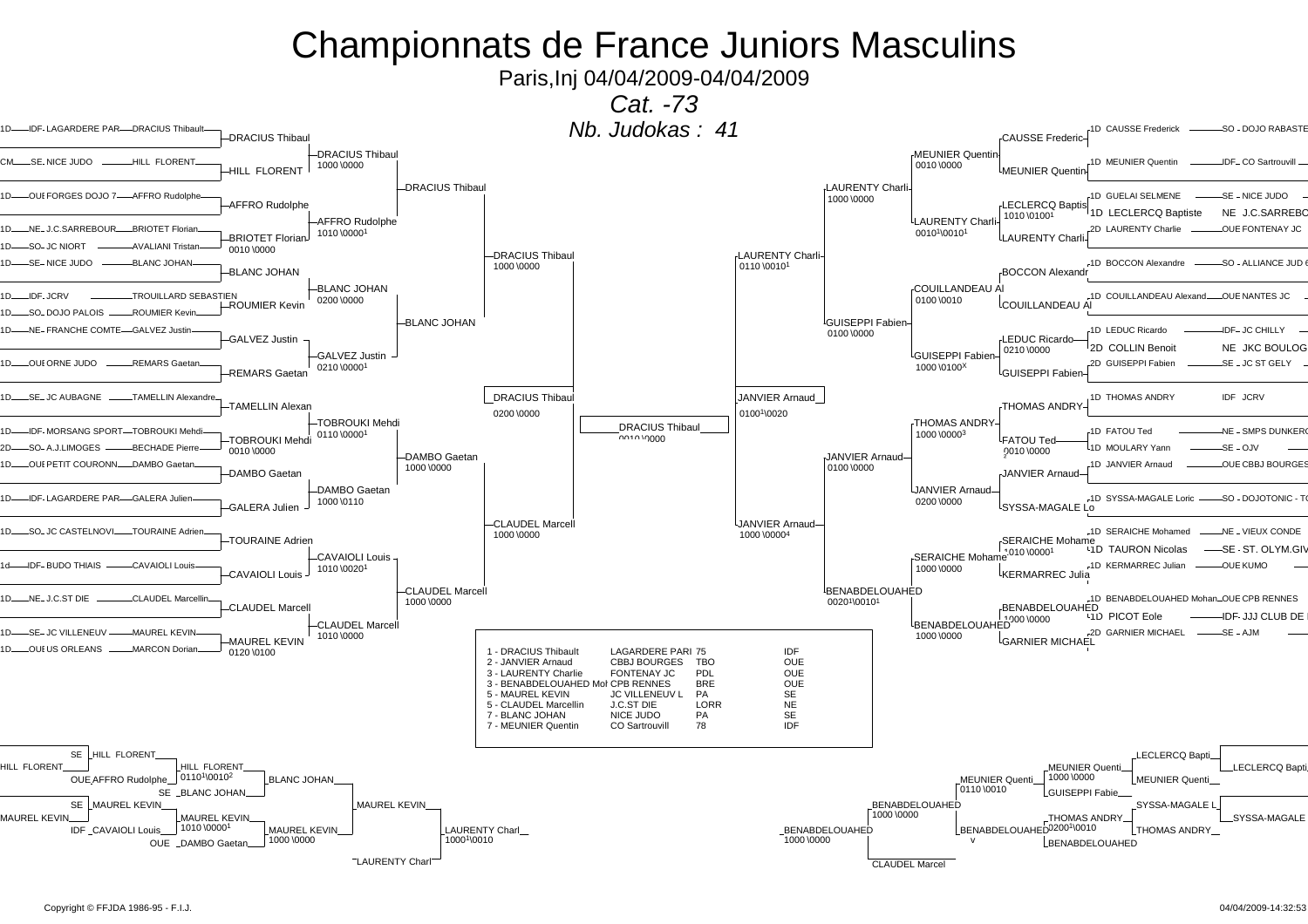INJ 04/04/2009-04/04/2009

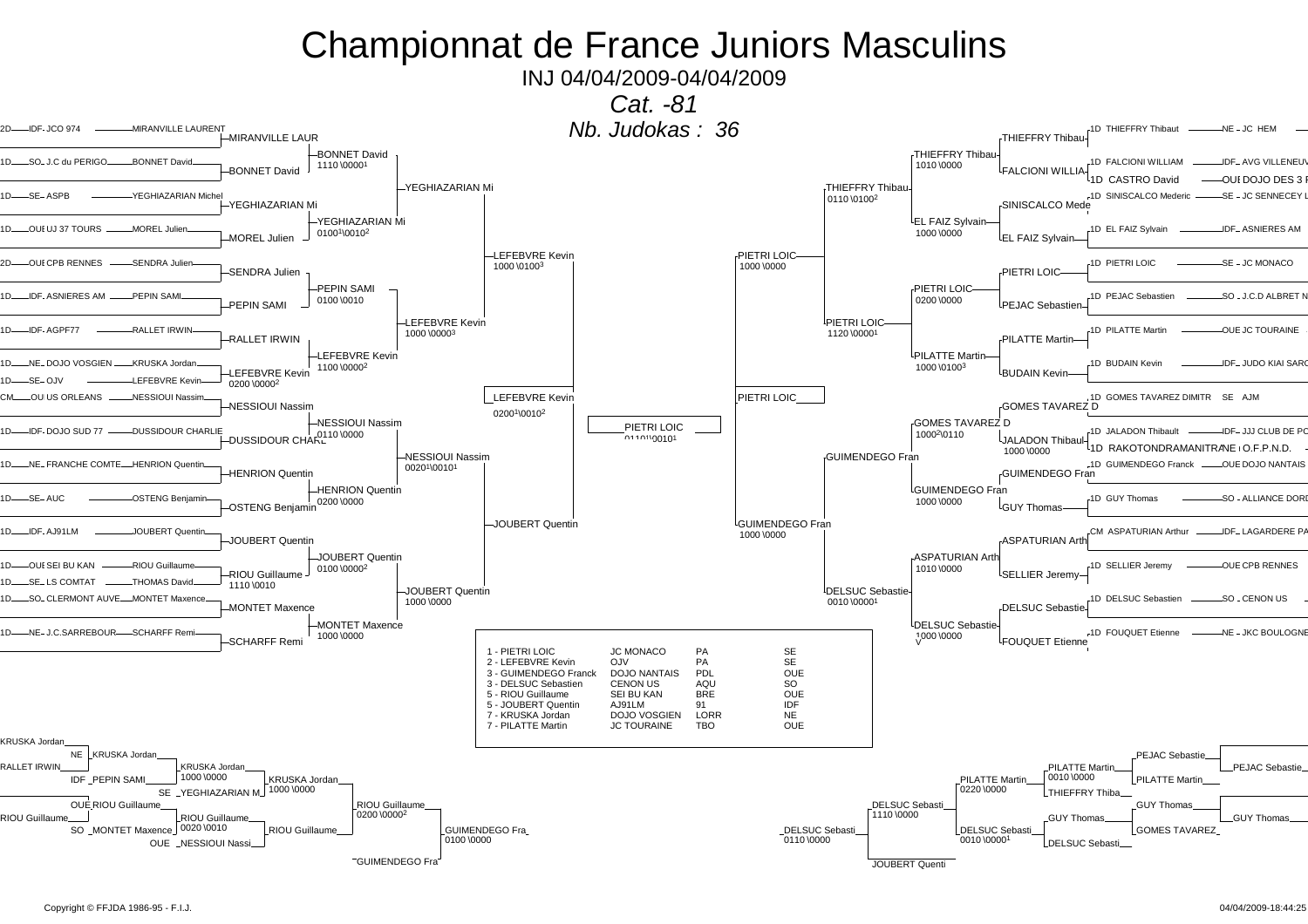INJ 04/04/2009-04/04/2009

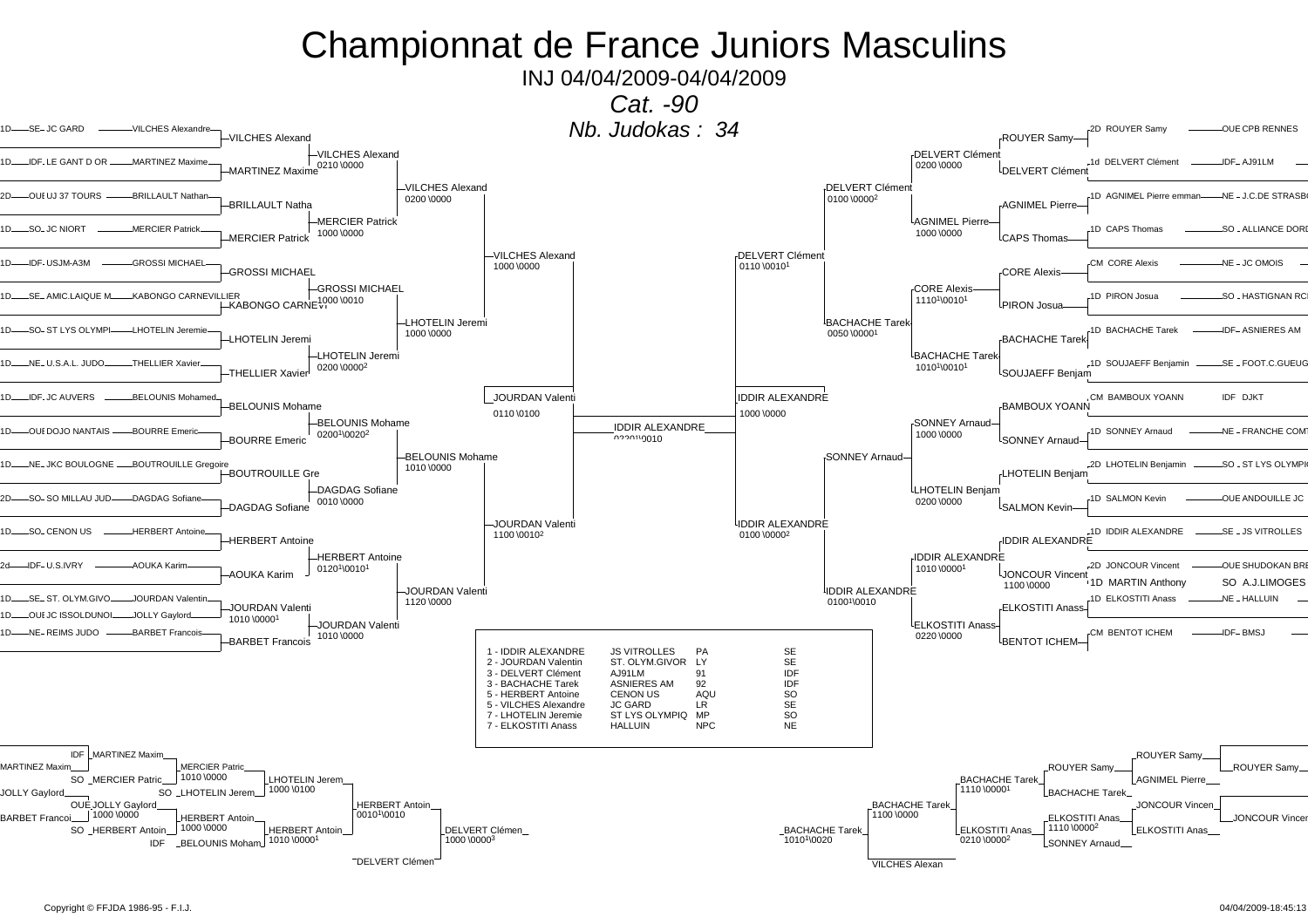